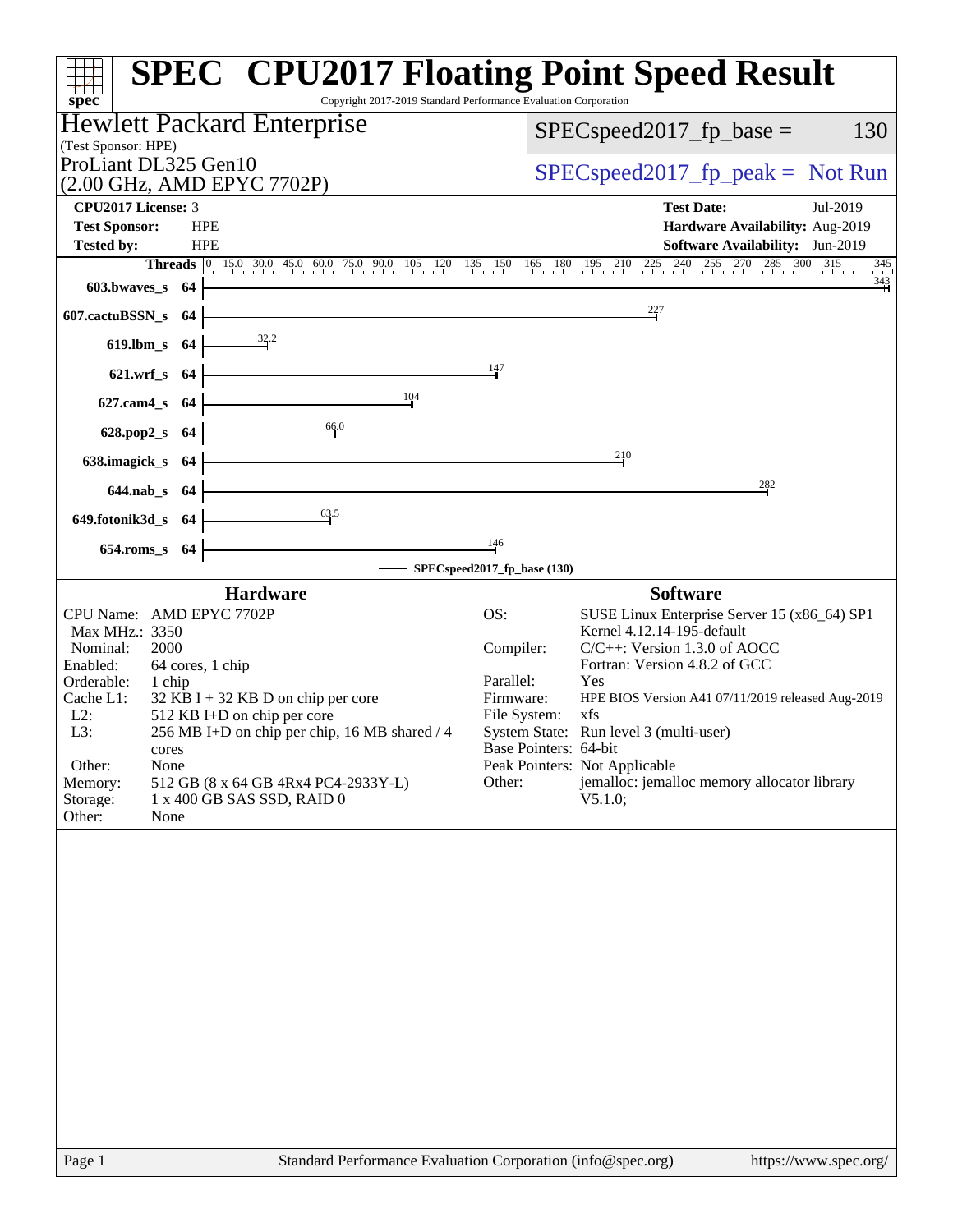Copyright 2017-2019 Standard Performance Evaluation Corporation

### Hewlett Packard Enterprise

#### (Test Sponsor: HPE)

(2.00 GHz, AMD EPYC 7702P)

 $SPEC speed2017_fp\_base = 130$ 

## ProLiant DL325 Gen10  $SPEC speed2017<sub>fp</sub> peak = Not Run$

**[CPU2017 License:](http://www.spec.org/auto/cpu2017/Docs/result-fields.html#CPU2017License)** 3 **[Test Date:](http://www.spec.org/auto/cpu2017/Docs/result-fields.html#TestDate)** Jul-2019 **[Test Sponsor:](http://www.spec.org/auto/cpu2017/Docs/result-fields.html#TestSponsor)** HPE **[Hardware Availability:](http://www.spec.org/auto/cpu2017/Docs/result-fields.html#HardwareAvailability)** Aug-2019 **[Tested by:](http://www.spec.org/auto/cpu2017/Docs/result-fields.html#Testedby)** HPE **[Software Availability:](http://www.spec.org/auto/cpu2017/Docs/result-fields.html#SoftwareAvailability)** Jun-2019

### **[Results Table](http://www.spec.org/auto/cpu2017/Docs/result-fields.html#ResultsTable)**

|                                  | <b>Base</b>                   |                |                         |                |       |                | <b>Peak</b> |                |                |              |                |              |                |              |
|----------------------------------|-------------------------------|----------------|-------------------------|----------------|-------|----------------|-------------|----------------|----------------|--------------|----------------|--------------|----------------|--------------|
| <b>Benchmark</b>                 | <b>Threads</b>                | <b>Seconds</b> | Ratio                   | <b>Seconds</b> | Ratio | <b>Seconds</b> | Ratio       | <b>Threads</b> | <b>Seconds</b> | <b>Ratio</b> | <b>Seconds</b> | <b>Ratio</b> | <b>Seconds</b> | <b>Ratio</b> |
| 603.bwayes_s                     | 64                            | 172            | 343                     | 172            | 343   | 173            | 341         |                |                |              |                |              |                |              |
| 607.cactuBSSN s                  | 64                            | 73.5           | 227                     | 73.4           | 227   | 73.6           | 227         |                |                |              |                |              |                |              |
| $619.$ lbm s                     | 64                            | 163            | 32.2                    | 163            | 32.2  | 163            | 32.1        |                |                |              |                |              |                |              |
| $621$ .wrf s                     | 64                            | 90.5           | 146                     | 90.0           | 147   | 90.2           | 147         |                |                |              |                |              |                |              |
| $627$ .cam $4$ <sub>s</sub>      | 64                            | 84.6           | 105                     | 85.1           | 104   | 85.0           | <b>104</b>  |                |                |              |                |              |                |              |
| $628.pop2_s$                     | 64                            | <b>180</b>     | 66.0                    | 180            | 66.0  | 179            | 66.2        |                |                |              |                |              |                |              |
| 638.imagick_s                    | 64                            | 68.6           | 210                     | 68.6           | 210   | 68.6           | 210         |                |                |              |                |              |                |              |
| $644$ .nab s                     | 64                            | 61.9           | 282                     | 61.9           | 282   | 61.9           | 282         |                |                |              |                |              |                |              |
| 649.fotonik3d s                  | 64                            | 144            | 63.5                    | 143            | 63.5  | 143            | 63.6        |                |                |              |                |              |                |              |
| $654$ .roms_s                    | 64                            | 108            | 146                     | 108            | 146   | 108            | 146         |                |                |              |                |              |                |              |
| $SPECspeed2017$ fp base =<br>130 |                               |                |                         |                |       |                |             |                |                |              |                |              |                |              |
|                                  | $CDFC_{cm00}d2017$ for nook - |                | $Nof$ D <sub>1111</sub> |                |       |                |             |                |                |              |                |              |                |              |

**[SPECspeed2017\\_fp\\_peak =](http://www.spec.org/auto/cpu2017/Docs/result-fields.html#SPECspeed2017fppeak) Not Run**

Results appear in the [order in which they were run.](http://www.spec.org/auto/cpu2017/Docs/result-fields.html#RunOrder) Bold underlined text [indicates a median measurement](http://www.spec.org/auto/cpu2017/Docs/result-fields.html#Median).

#### **[Compiler Notes](http://www.spec.org/auto/cpu2017/Docs/result-fields.html#CompilerNotes)**

The AMD64 AOCC Compiler Suite is available at <http://developer.amd.com/amd-aocc/>

The AOCC Fortran Plugin version 1.3.0 was used to leverage AOCC optimizers with gfortran. It is available here: <http://developer.amd.com/amd-aocc/>

#### **[Submit Notes](http://www.spec.org/auto/cpu2017/Docs/result-fields.html#SubmitNotes)**

The config file option 'submit' was used. 'numactl' was used to bind copies to the cores. See the configuration file for details.

### **[Operating System Notes](http://www.spec.org/auto/cpu2017/Docs/result-fields.html#OperatingSystemNotes)**

'ulimit -s unlimited' was used to set environment stack size 'ulimit -l 2097152' was used to set environment locked pages in memory limit

runspec command invoked through numactl i.e.: numactl --interleave=all runspec <etc>

Set dirty\_ratio=8 to limit dirty cache to 8% of memory Set swappiness=1 to swap only if necessary Set zone\_reclaim\_mode=1 to free local node memory and avoid remote memory sync then drop\_caches=3 to reset caches before invoking runcpu

**(Continued on next page)**

| Page 2 | Standard Performance Evaluation Corporation (info@spec.org) | https://www.spec.org/ $\vert$ |
|--------|-------------------------------------------------------------|-------------------------------|
|--------|-------------------------------------------------------------|-------------------------------|

**[spec](http://www.spec.org/)**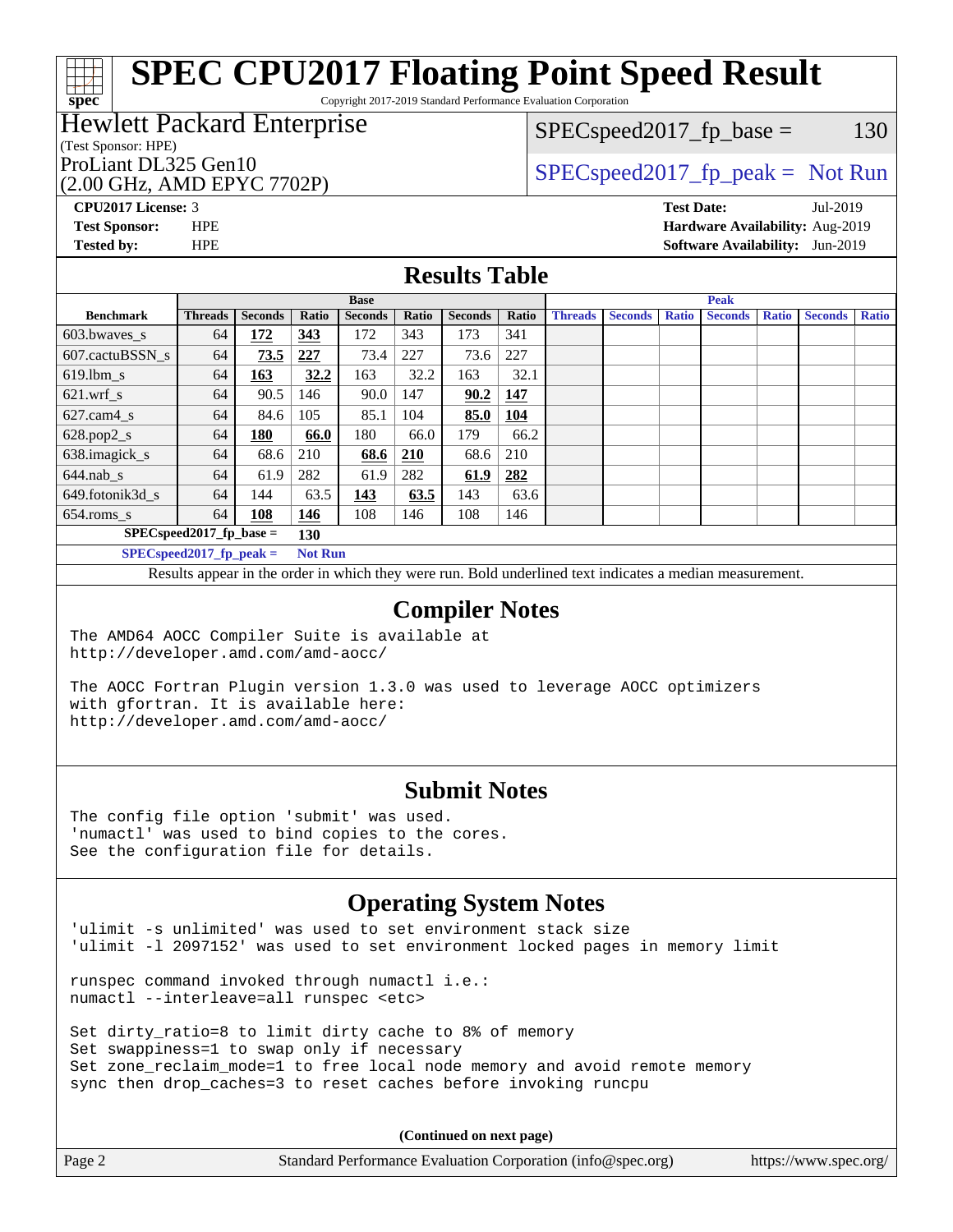Copyright 2017-2019 Standard Performance Evaluation Corporation

## Hewlett Packard Enterprise

 $SPEC speed2017_fp\_base = 130$ 

## (Test Sponsor: HPE)

(2.00 GHz, AMD EPYC 7702P)

ProLiant DL325 Gen10  $SPEC speed2017<sub>fp</sub> peak = Not Run$ 

**[spec](http://www.spec.org/)**

**[CPU2017 License:](http://www.spec.org/auto/cpu2017/Docs/result-fields.html#CPU2017License)** 3 **[Test Date:](http://www.spec.org/auto/cpu2017/Docs/result-fields.html#TestDate)** Jul-2019 **[Test Sponsor:](http://www.spec.org/auto/cpu2017/Docs/result-fields.html#TestSponsor)** HPE **[Hardware Availability:](http://www.spec.org/auto/cpu2017/Docs/result-fields.html#HardwareAvailability)** Aug-2019 **[Tested by:](http://www.spec.org/auto/cpu2017/Docs/result-fields.html#Testedby)** HPE **[Software Availability:](http://www.spec.org/auto/cpu2017/Docs/result-fields.html#SoftwareAvailability)** Jun-2019

#### **[Operating System Notes \(Continued\)](http://www.spec.org/auto/cpu2017/Docs/result-fields.html#OperatingSystemNotes)**

dirty\_ratio, swappiness, zone\_reclaim\_mode and drop caches were all set using privileged echo (e.g. echo 1 > /proc/sys/vm/swappiness).

Transparent huge pages set to 'always' for this run (OS default)

#### **[General Notes](http://www.spec.org/auto/cpu2017/Docs/result-fields.html#GeneralNotes)**

Environment variables set by runcpu before the start of the run: LD\_LIBRARY\_PATH = "/home/cpu2017\_A2/amd\_speed\_aocc130\_naples\_A\_lib/64; /home/cpu2017/amd\_speed\_aocc130\_naples\_A\_lib/32:" OMP\_DYNAMIC = "false" OMP\_PLACES = "cores" OMP\_PROC\_BIND = "close" OMP\_SCHEDULE = "static" OMP\_STACKSIZE = "192M" OMP WAIT POLICY = "active"

Binaries were compiled on a system with 2p AMD EPYC 7601 CPU + 512GB Memory using RHEL 7.6

NA: The test sponsor attests, as of date of publication, that CVE-2017-5754 (Meltdown) is mitigated in the system as tested and documented. Yes: The test sponsor attests, as of date of publication, that CVE-2017-5753 (Spectre variant 1) is mitigated in the system as tested and documented. Yes: The test sponsor attests, as of date of publication, that CVE-2017-5715 (Spectre variant 2) is mitigated in the system as tested and documented. jemalloc: configured and built with GCC v4.8.5 in RHEL v7.2 under default conditions. <https://github.com/jemalloc/jemalloc/releases/download/5.1.0/jemalloc-5.1.0.tar.bz2>

### **[Platform Notes](http://www.spec.org/auto/cpu2017/Docs/result-fields.html#PlatformNotes)**

BIOS Configuration Thermal Configuration set to Maximum Cooling AMD SMT Option set to Disabled Determinism Control set to Manual Performance Determinism set to Power Deterministic Minimum Processor Idle Power Core C-State set to C6 State Memory Patrol Scrubbing set to Disabled Workload Profile set to General Peak Frequency Compute NUMA memory domains per socket set to Four memory domains per socket Sysinfo program /home/cpu2017\_A2/bin/sysinfo Rev: r5974 of 2018-05-19 9bcde8f2999c33d61f64985e45859ea9 running on linux-stzp Thu Jul 18 09:56:28 2019

 SUT (System Under Test) info as seen by some common utilities. For more information on this section, see <https://www.spec.org/cpu2017/Docs/config.html#sysinfo>

**(Continued on next page)**

| Page 3 | Standard Performance Evaluation Corporation (info@spec.org) | https://www.spec.org/ |
|--------|-------------------------------------------------------------|-----------------------|
|--------|-------------------------------------------------------------|-----------------------|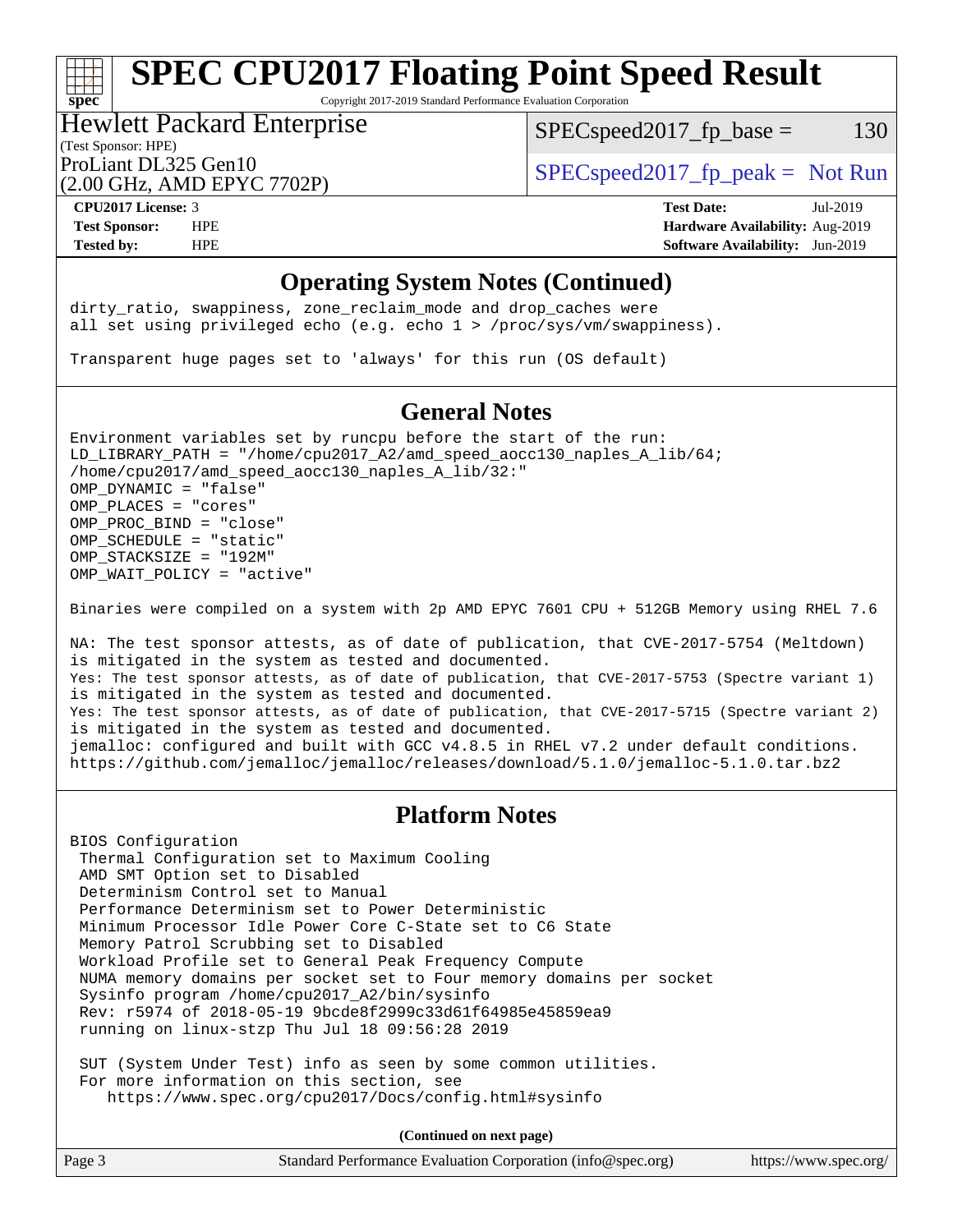Copyright 2017-2019 Standard Performance Evaluation Corporation

#### (Test Sponsor: HPE) Hewlett Packard Enterprise

 $SPEC speed2017_fp\_base = 130$ 

# (2.00 GHz, AMD EPYC 7702P)

ProLiant DL325 Gen10  $SPEC speed2017_fp\_peak = Not Run$ 

**[spec](http://www.spec.org/)**

**[Tested by:](http://www.spec.org/auto/cpu2017/Docs/result-fields.html#Testedby)** HPE **[Software Availability:](http://www.spec.org/auto/cpu2017/Docs/result-fields.html#SoftwareAvailability)** Jun-2019

**[CPU2017 License:](http://www.spec.org/auto/cpu2017/Docs/result-fields.html#CPU2017License)** 3 **[Test Date:](http://www.spec.org/auto/cpu2017/Docs/result-fields.html#TestDate)** Jul-2019 **[Test Sponsor:](http://www.spec.org/auto/cpu2017/Docs/result-fields.html#TestSponsor)** HPE **[Hardware Availability:](http://www.spec.org/auto/cpu2017/Docs/result-fields.html#HardwareAvailability)** Aug-2019

### **[Platform Notes \(Continued\)](http://www.spec.org/auto/cpu2017/Docs/result-fields.html#PlatformNotes)**

Page 4 Standard Performance Evaluation Corporation [\(info@spec.org\)](mailto:info@spec.org) <https://www.spec.org/> From /proc/cpuinfo model name : AMD EPYC 7702P 64-Core Processor 1 "physical id"s (chips) 64 "processors" cores, siblings (Caution: counting these is hw and system dependent. The following excerpts from /proc/cpuinfo might not be reliable. Use with caution.) cpu cores : 64 siblings : 64 physical 0: cores 0 1 2 3 4 5 6 7 8 9 10 11 12 13 14 15 16 17 18 19 20 21 22 23 24 25 26 27 28 29 30 31 32 33 34 35 36 37 38 39 40 41 42 43 44 45 46 47 48 49 50 51 52 53 54 55 56 57 58 59 60 61 62 63 From lscpu: Architecture: x86\_64 CPU op-mode(s): 32-bit, 64-bit Byte Order: Little Endian Address sizes: 48 bits physical, 48 bits virtual  $CPU(s):$  64 On-line CPU(s) list: 0-63 Thread(s) per core: 1 Core(s) per socket: 64 Socket(s): 1 NUMA node(s): 1 Vendor ID: AuthenticAMD CPU family: 23 Model: 49 Model name: AMD EPYC 7702P 64-Core Processor Stepping: 0 CPU MHz: 2000.000 CPU max MHz: 2000.0000 CPU min MHz: 1500.0000 BogoMIPS: 3992.47 Virtualization: AMD-V L1d cache: 32K L1i cache: 32K L2 cache: 512K L3 cache: 16384K NUMA node0 CPU(s): 0-63 Flags: fpu vme de pse tsc msr pae mce cx8 apic sep mtrr pge mca cmov pat pse36 clflush mmx fxsr sse sse2 ht syscall nx mmxext fxsr\_opt pdpe1gb rdtscp lm constant\_tsc rep\_good nopl xtopology nonstop\_tsc cpuid extd\_apicid aperfmperf pni pclmulqdq monitor ssse3 fma cx16 sse4\_1 sse4\_2 movbe popcnt aes xsave avx f16c rdrand lahf\_lm cmp\_legacy svm extapic cr8\_legacy abm sse4a misalignsse 3dnowprefetch osvw ibs skinit wdt tce topoext perfctr\_core perfctr\_nb bpext perfctr\_l2 mwaitx cpb cat\_l3 cdp\_l3 hw\_pstate ssbd ibrs ibpb stibp vmmcall fsgsbase bmi1 avx2 smep bmi2 cqm rdt\_a rdseed adx smap clflushopt clwb sha\_ni xsaveopt xsavec xgetbv1 xsaves **(Continued on next page)**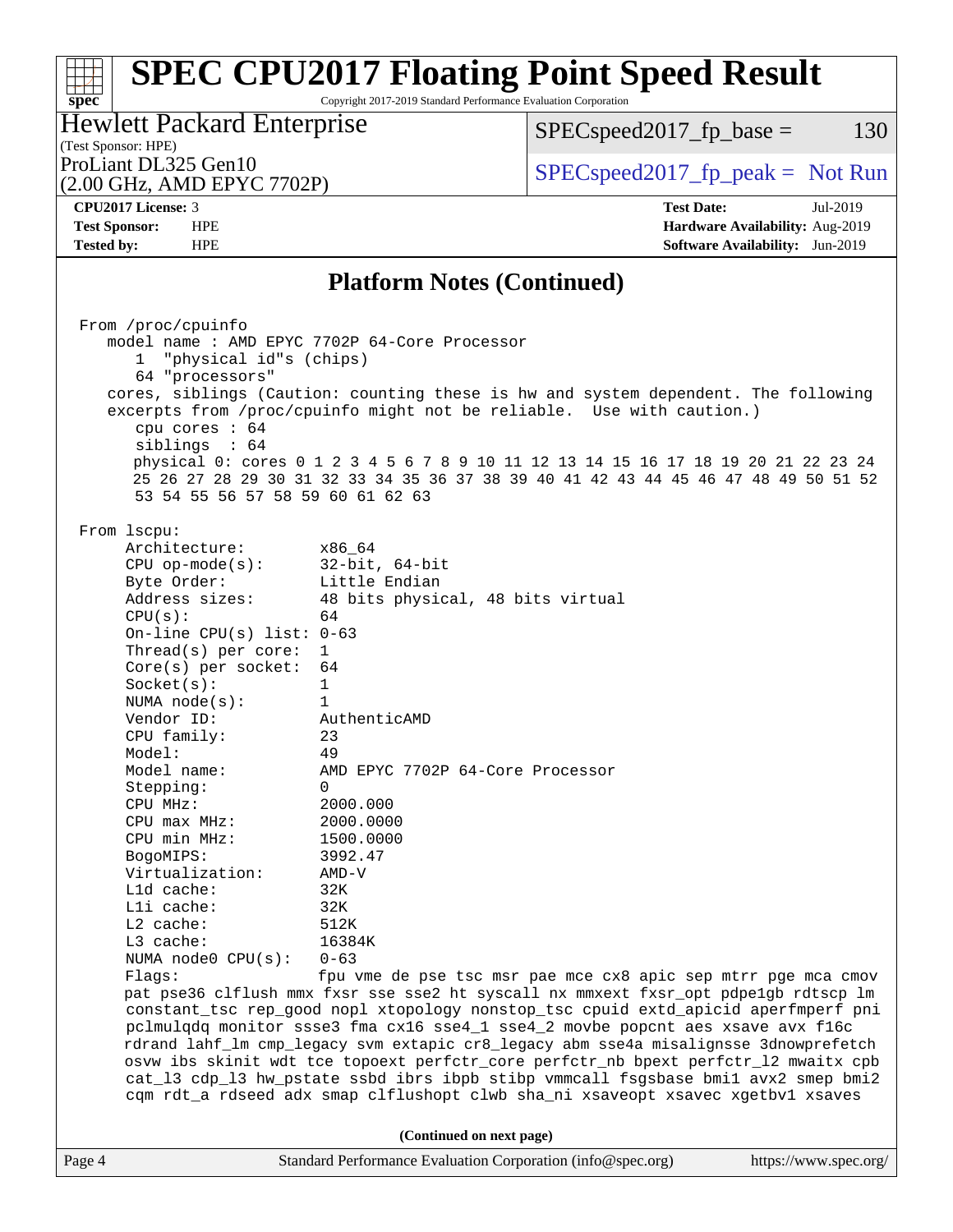Copyright 2017-2019 Standard Performance Evaluation Corporation

(Test Sponsor: HPE) Hewlett Packard Enterprise

 $SPEC speed2017<sub>fp</sub> base = 130$ 

(2.00 GHz, AMD EPYC 7702P)

ProLiant DL325 Gen10  $SPEC speed2017_f$   $peak = Not Run$ 

**[spec](http://www.spec.org/)**

**[CPU2017 License:](http://www.spec.org/auto/cpu2017/Docs/result-fields.html#CPU2017License)** 3 **[Test Date:](http://www.spec.org/auto/cpu2017/Docs/result-fields.html#TestDate)** Jul-2019 **[Test Sponsor:](http://www.spec.org/auto/cpu2017/Docs/result-fields.html#TestSponsor)** HPE **[Hardware Availability:](http://www.spec.org/auto/cpu2017/Docs/result-fields.html#HardwareAvailability)** Aug-2019 **[Tested by:](http://www.spec.org/auto/cpu2017/Docs/result-fields.html#Testedby)** HPE **[Software Availability:](http://www.spec.org/auto/cpu2017/Docs/result-fields.html#SoftwareAvailability)** Jun-2019

#### **[Platform Notes \(Continued\)](http://www.spec.org/auto/cpu2017/Docs/result-fields.html#PlatformNotes)**

 cqm\_llc cqm\_occup\_llc cqm\_mbm\_total cqm\_mbm\_local clzero irperf xsaveerptr arat npt lbrv svm\_lock nrip\_save tsc\_scale vmcb\_clean flushbyasid decodeassists pausefilter pfthreshold avic v\_vmsave\_vmload vgif umip rdpid overflow\_recov succor smca /proc/cpuinfo cache data cache size : 512 KB From numactl --hardware WARNING: a numactl 'node' might or might not correspond to a physical chip. available: 1 nodes (0) node 0 cpus: 0 1 2 3 4 5 6 7 8 9 10 11 12 13 14 15 16 17 18 19 20 21 22 23 24 25 26 27 28 29 30 31 32 33 34 35 36 37 38 39 40 41 42 43 44 45 46 47 48 49 50 51 52 53 54 55 56 57 58 59 60 61 62 63 node 0 size: 515818 MB node 0 free: 515138 MB node distances: node 0 0: 10 From /proc/meminfo MemTotal: 528198576 kB HugePages\_Total: 0 Hugepagesize: 2048 kB From /etc/\*release\* /etc/\*version\* os-release: NAME="SLES" VERSION="15-SP1" VERSION\_ID="15.1" PRETTY\_NAME="SUSE Linux Enterprise Server 15 SP1" ID="sles" ID\_LIKE="suse" ANSI\_COLOR="0;32" CPE\_NAME="cpe:/o:suse:sles:15:sp1" uname -a: Linux linux-stzp 4.12.14-195-default #1 SMP Tue May 7 10:55:11 UTC 2019 (8fba516) x86\_64 x86\_64 x86\_64 GNU/Linux Kernel self-reported vulnerability status: CVE-2017-5754 (Meltdown): Not affected CVE-2017-5753 (Spectre variant 1): Mitigation: \_\_user pointer sanitization CVE-2017-5715 (Spectre variant 2): Mitigation: Full AMD retpoline, IBPB: conditional, IBRS\_FW, STIBP: disabled, RSB filling run-level 3 Jul 18 07:03 **(Continued on next page)**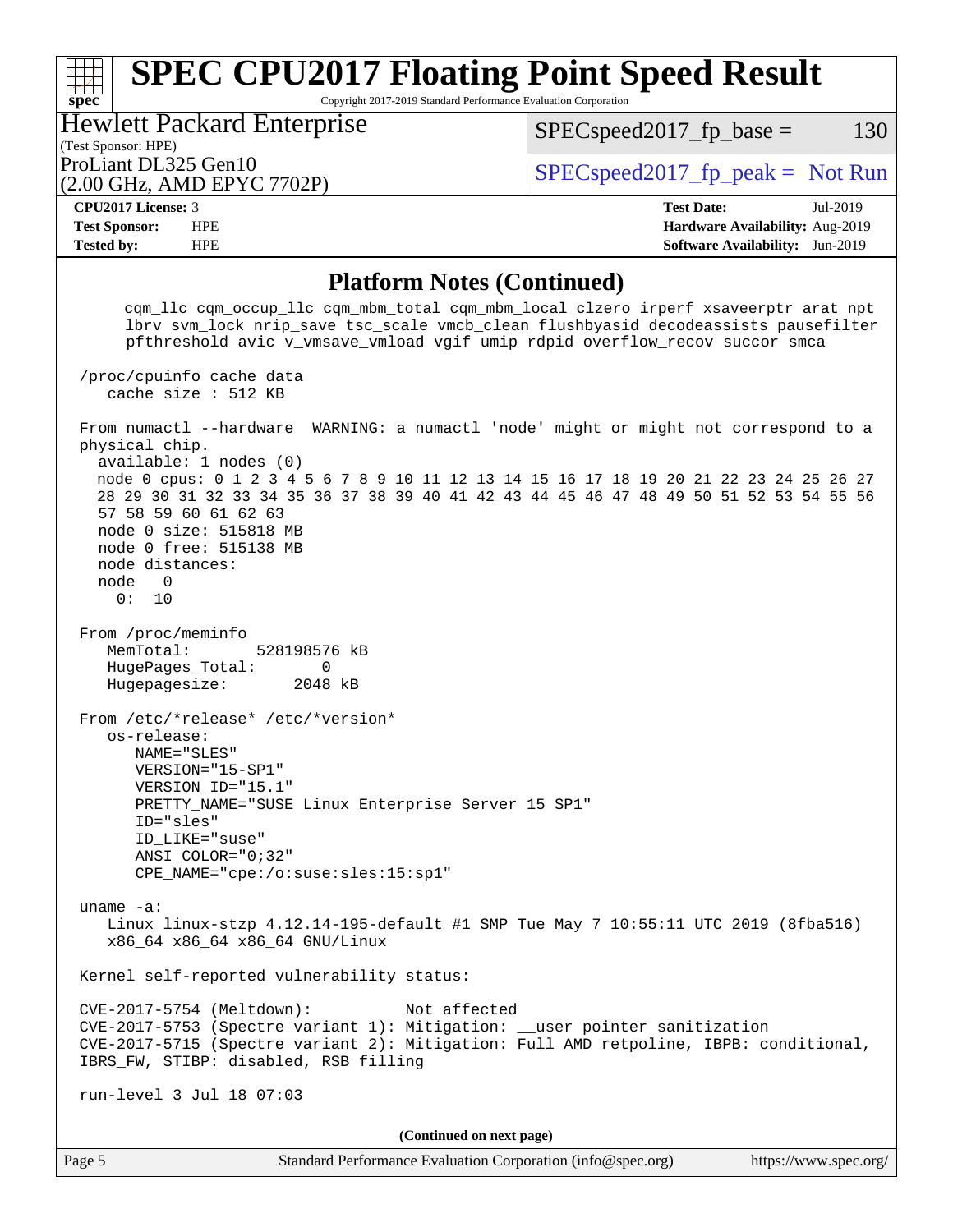#### Page 6 Standard Performance Evaluation Corporation [\(info@spec.org\)](mailto:info@spec.org) <https://www.spec.org/> **[spec](http://www.spec.org/) [SPEC CPU2017 Floating Point Speed Result](http://www.spec.org/auto/cpu2017/Docs/result-fields.html#SPECCPU2017FloatingPointSpeedResult)** Copyright 2017-2019 Standard Performance Evaluation Corporation (Test Sponsor: HPE) Hewlett Packard Enterprise (2.00 GHz, AMD EPYC 7702P) ProLiant DL325 Gen10  $SPEC speed2017_f$   $peak = Not Run$  $SPEC speed2017_fp\_base = 130$ **[CPU2017 License:](http://www.spec.org/auto/cpu2017/Docs/result-fields.html#CPU2017License)** 3 **[Test Date:](http://www.spec.org/auto/cpu2017/Docs/result-fields.html#TestDate)** Jul-2019 **[Test Sponsor:](http://www.spec.org/auto/cpu2017/Docs/result-fields.html#TestSponsor)** HPE **[Hardware Availability:](http://www.spec.org/auto/cpu2017/Docs/result-fields.html#HardwareAvailability)** Aug-2019 **[Tested by:](http://www.spec.org/auto/cpu2017/Docs/result-fields.html#Testedby)** HPE **[Software Availability:](http://www.spec.org/auto/cpu2017/Docs/result-fields.html#SoftwareAvailability)** Jun-2019 **[Platform Notes \(Continued\)](http://www.spec.org/auto/cpu2017/Docs/result-fields.html#PlatformNotes)** SPEC is set to: /home/cpu2017\_A2 Filesystem Type Size Used Avail Use% Mounted on /dev/sdc2 btrfs 445G 42G 403G 10% /home Additional information from dmidecode follows. WARNING: Use caution when you interpret this section. The 'dmidecode' program reads system data which is "intended to allow hardware to be accurately determined", but the intent may not be met, as there are frequent changes to hardware, firmware, and the "DMTF SMBIOS" standard. BIOS HPE A41 07/11/2019 Memory: 8x HPE P03054-091 64 GB 4 rank 2933 8x UNKNOWN NOT AVAILABLE (End of data from sysinfo program) **[Compiler Version Notes](http://www.spec.org/auto/cpu2017/Docs/result-fields.html#CompilerVersionNotes)** ============================================================================== CC 619.lbm\_s(base) 638.imagick\_s(base) 644.nab\_s(base) ------------------------------------------------------------------------------ AOCC.LLVM.1.3.0.B34.2018\_10\_22 clang version 7.0.0 (CLANG: Jenkins AOCC\_1\_3\_0\_Release-Build#34) (based on LLVM AOCC.LLVM.1.3.0.B34.2018\_10\_22) Target: x86\_64-unknown-linux-gnu Thread model: posix InstalledDir: /root/work/compilers/aocc1.3.0/AOCC-1.3.0-Compiler/bin ------------------------------------------------------------------------------ ============================================================================== FC 607.cactuBSSN\_s(base) ------------------------------------------------------------------------------ AOCC.LLVM.1.3.0.B34.2018\_10\_22 clang version 7.0.0 (CLANG: Jenkins AOCC\_1\_3\_0\_Release-Build#34) (based on LLVM AOCC.LLVM.1.3.0.B34.2018\_10\_22) Target: x86\_64-unknown-linux-gnu Thread model: posix InstalledDir: /root/work/compilers/aocc1.3.0/AOCC-1.3.0-Compiler/bin AOCC.LLVM.1.3.0.B34.2018\_10\_22 clang version 7.0.0 (CLANG: Jenkins AOCC\_1\_3\_0\_Release-Build#34) (based on LLVM AOCC.LLVM.1.3.0.B34.2018\_10\_22) Target: x86\_64-unknown-linux-gnu Thread model: posix InstalledDir: /root/work/compilers/aocc1.3.0/AOCC-1.3.0-Compiler/bin GNU Fortran (GCC) 4.8.2 Copyright (C) 2013 Free Software Foundation, Inc. GNU Fortran comes with NO WARRANTY, to the extent permitted by law. You may redistribute copies of GNU Fortran under the terms of the GNU General Public License. **(Continued on next page)**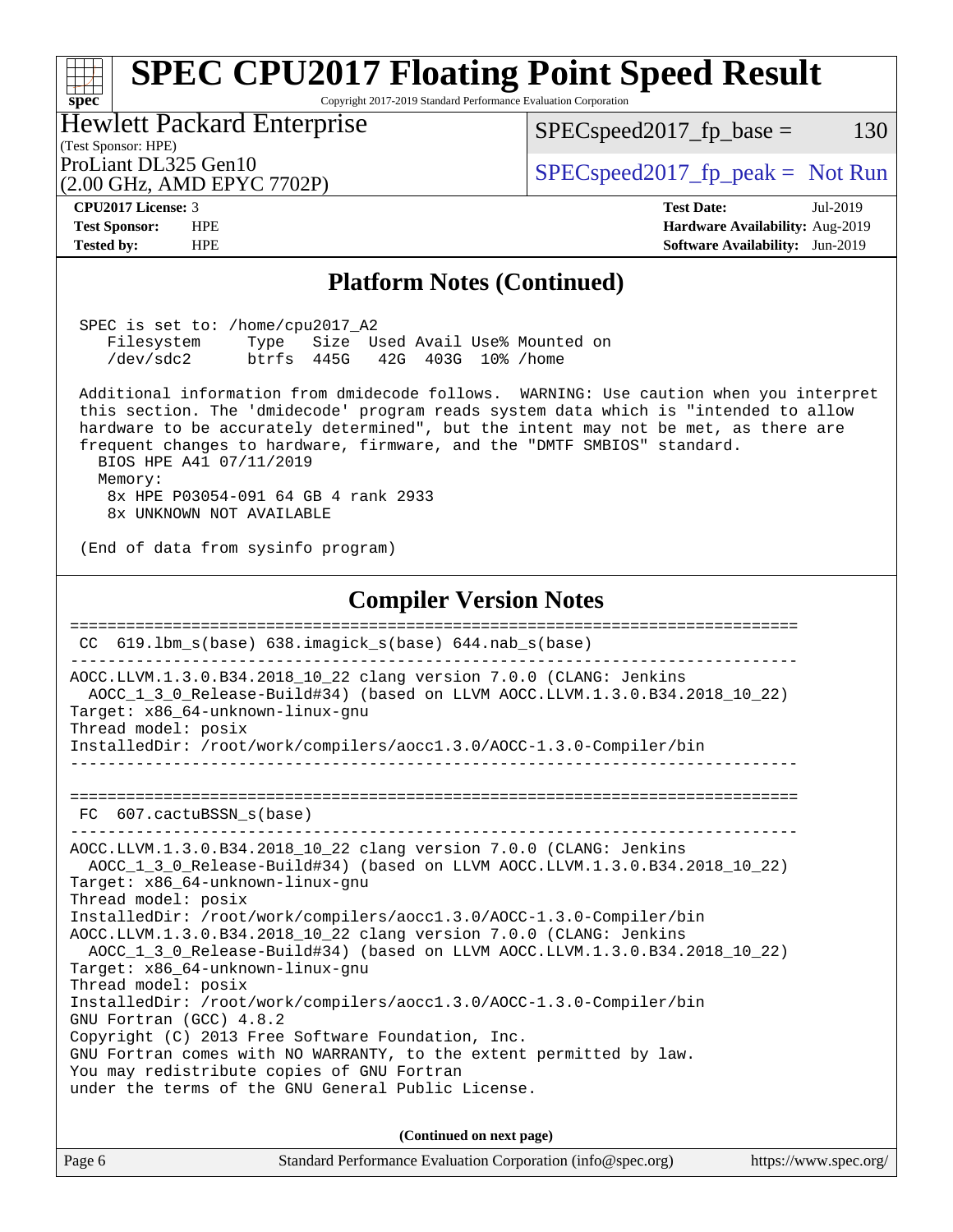Copyright 2017-2019 Standard Performance Evaluation Corporation

#### (Test Sponsor: HPE) Hewlett Packard Enterprise

 $SPEC speed2017_fp\_base = 130$ 

(2.00 GHz, AMD EPYC 7702P)

ProLiant DL325 Gen10<br>  $\begin{array}{r} \text{SPEC speed2017\_fp\_peak = Not Run} \\ \text{SPEC speed2017\_fp\_peak = Not Run} \end{array}$ 

**[spec](http://www.spec.org/)**

**[CPU2017 License:](http://www.spec.org/auto/cpu2017/Docs/result-fields.html#CPU2017License)** 3 **[Test Date:](http://www.spec.org/auto/cpu2017/Docs/result-fields.html#TestDate)** Jul-2019 **[Test Sponsor:](http://www.spec.org/auto/cpu2017/Docs/result-fields.html#TestSponsor)** HPE **[Hardware Availability:](http://www.spec.org/auto/cpu2017/Docs/result-fields.html#HardwareAvailability)** Aug-2019 **[Tested by:](http://www.spec.org/auto/cpu2017/Docs/result-fields.html#Testedby)** HPE **[Software Availability:](http://www.spec.org/auto/cpu2017/Docs/result-fields.html#SoftwareAvailability)** Jun-2019

### **[Compiler Version Notes \(Continued\)](http://www.spec.org/auto/cpu2017/Docs/result-fields.html#CompilerVersionNotes)**

| For more information about these matters, see the file named COPYING                                                                                                                                                                                                                                                                                                                                                                                                                                                                                                                                                    |
|-------------------------------------------------------------------------------------------------------------------------------------------------------------------------------------------------------------------------------------------------------------------------------------------------------------------------------------------------------------------------------------------------------------------------------------------------------------------------------------------------------------------------------------------------------------------------------------------------------------------------|
|                                                                                                                                                                                                                                                                                                                                                                                                                                                                                                                                                                                                                         |
| 603.bwaves s(base) 649.fotonik3d s(base) 654.roms s(base)<br>FC.                                                                                                                                                                                                                                                                                                                                                                                                                                                                                                                                                        |
| GNU Fortran (GCC) 4.8.2<br>Copyright (C) 2013 Free Software Foundation, Inc.<br>GNU Fortran comes with NO WARRANTY, to the extent permitted by law.<br>You may redistribute copies of GNU Fortran<br>under the terms of the GNU General Public License.<br>For more information about these matters, see the file named COPYING                                                                                                                                                                                                                                                                                         |
| CC $621.$ wrf $s(base)$ 627.cam4 $s(base)$ 628.pop2 $s(base)$<br>_______________________________                                                                                                                                                                                                                                                                                                                                                                                                                                                                                                                        |
| GNU Fortran (GCC) 4.8.2<br>Copyright (C) 2013 Free Software Foundation, Inc.<br>GNU Fortran comes with NO WARRANTY, to the extent permitted by law.<br>You may redistribute copies of GNU Fortran<br>under the terms of the GNU General Public License.<br>For more information about these matters, see the file named COPYING<br>AOCC.LLVM.1.3.0.B34.2018 10 22 clang version 7.0.0 (CLANG: Jenkins<br>AOCC 1 3 0 Release-Build#34) (based on LLVM AOCC.LLVM.1.3.0.B34.2018 10 22)<br>Target: x86 64-unknown-linux-gnu<br>Thread model: posix<br>InstalledDir: /root/work/compilers/aoccl.3.0/AOCC-1.3.0-Compiler/bin |

## **[Base Compiler Invocation](http://www.spec.org/auto/cpu2017/Docs/result-fields.html#BaseCompilerInvocation)**

[C benchmarks](http://www.spec.org/auto/cpu2017/Docs/result-fields.html#Cbenchmarks): [clang](http://www.spec.org/cpu2017/results/res2019q3/cpu2017-20190723-16410.flags.html#user_CCbase_clang-c)

[Fortran benchmarks](http://www.spec.org/auto/cpu2017/Docs/result-fields.html#Fortranbenchmarks): [clang](http://www.spec.org/cpu2017/results/res2019q3/cpu2017-20190723-16410.flags.html#user_FCbase_clang-c) [gfortran](http://www.spec.org/cpu2017/results/res2019q3/cpu2017-20190723-16410.flags.html#user_FCbase_aocc-gfortran_128c91a56d61ddb07404721e65b8f9498c31a443dacbd3b7f212891090eca86e2d099b520f75b99e9e8ac4fdec01f4d15f0b65e47123ec4c42b0759045731a1f)

[Benchmarks using both Fortran and C](http://www.spec.org/auto/cpu2017/Docs/result-fields.html#BenchmarksusingbothFortranandC): [clang](http://www.spec.org/cpu2017/results/res2019q3/cpu2017-20190723-16410.flags.html#user_CC_FCbase_clang-c) [gfortran](http://www.spec.org/cpu2017/results/res2019q3/cpu2017-20190723-16410.flags.html#user_CC_FCbase_aocc-gfortran_128c91a56d61ddb07404721e65b8f9498c31a443dacbd3b7f212891090eca86e2d099b520f75b99e9e8ac4fdec01f4d15f0b65e47123ec4c42b0759045731a1f)

[Benchmarks using Fortran, C, and C++:](http://www.spec.org/auto/cpu2017/Docs/result-fields.html#BenchmarksusingFortranCandCXX) [clang++](http://www.spec.org/cpu2017/results/res2019q3/cpu2017-20190723-16410.flags.html#user_CC_CXX_FCbase_clang-cpp) [clang](http://www.spec.org/cpu2017/results/res2019q3/cpu2017-20190723-16410.flags.html#user_CC_CXX_FCbase_clang-c) [gfortran](http://www.spec.org/cpu2017/results/res2019q3/cpu2017-20190723-16410.flags.html#user_CC_CXX_FCbase_aocc-gfortran_128c91a56d61ddb07404721e65b8f9498c31a443dacbd3b7f212891090eca86e2d099b520f75b99e9e8ac4fdec01f4d15f0b65e47123ec4c42b0759045731a1f)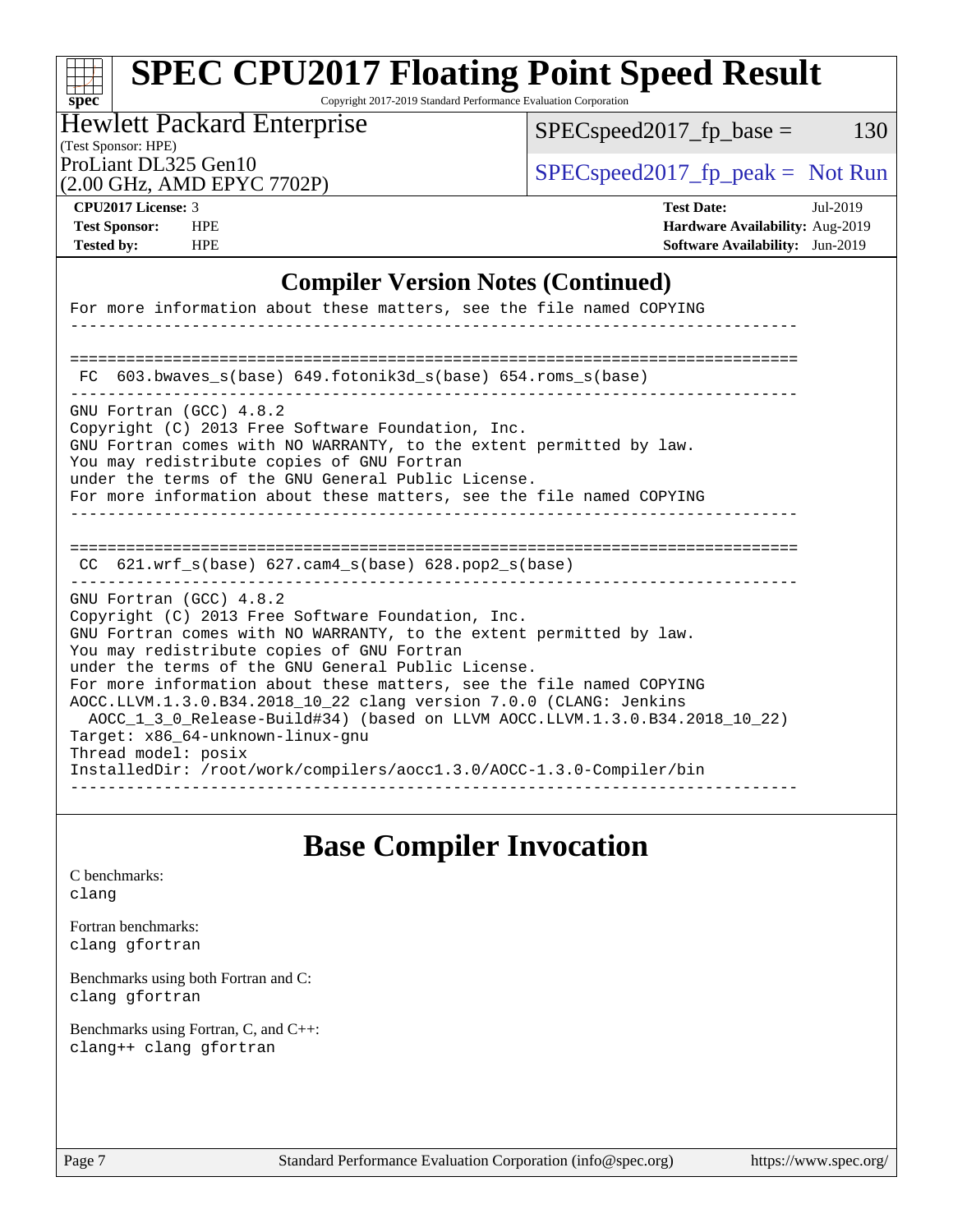Copyright 2017-2019 Standard Performance Evaluation Corporation

## Hewlett Packard Enterprise

 $SPEC speed2017_fp\_base = 130$ 

# (Test Sponsor: HPE)

(2.00 GHz, AMD EPYC 7702P)

ProLiant DL325 Gen10  $SPEC speed2017_fp\_peak = Not Run$ 

**[spec](http://www.spec.org/)**

**[CPU2017 License:](http://www.spec.org/auto/cpu2017/Docs/result-fields.html#CPU2017License)** 3 **[Test Date:](http://www.spec.org/auto/cpu2017/Docs/result-fields.html#TestDate)** Jul-2019 **[Test Sponsor:](http://www.spec.org/auto/cpu2017/Docs/result-fields.html#TestSponsor)** HPE **[Hardware Availability:](http://www.spec.org/auto/cpu2017/Docs/result-fields.html#HardwareAvailability)** Aug-2019 **[Tested by:](http://www.spec.org/auto/cpu2017/Docs/result-fields.html#Testedby)** HPE **[Software Availability:](http://www.spec.org/auto/cpu2017/Docs/result-fields.html#SoftwareAvailability)** Jun-2019

## **[Base Portability Flags](http://www.spec.org/auto/cpu2017/Docs/result-fields.html#BasePortabilityFlags)**

 603.bwaves\_s: [-DSPEC\\_LP64](http://www.spec.org/cpu2017/results/res2019q3/cpu2017-20190723-16410.flags.html#suite_baseEXTRA_PORTABILITY603_bwaves_s_DSPEC_LP64) 607.cactuBSSN\_s: [-DSPEC\\_LP64](http://www.spec.org/cpu2017/results/res2019q3/cpu2017-20190723-16410.flags.html#suite_baseEXTRA_PORTABILITY607_cactuBSSN_s_DSPEC_LP64) 619.lbm\_s: [-DSPEC\\_LP64](http://www.spec.org/cpu2017/results/res2019q3/cpu2017-20190723-16410.flags.html#suite_baseEXTRA_PORTABILITY619_lbm_s_DSPEC_LP64) 621.wrf\_s: [-DSPEC\\_CASE\\_FLAG](http://www.spec.org/cpu2017/results/res2019q3/cpu2017-20190723-16410.flags.html#b621.wrf_s_baseCPORTABILITY_DSPEC_CASE_FLAG) [-fconvert=big-endian](http://www.spec.org/cpu2017/results/res2019q3/cpu2017-20190723-16410.flags.html#user_baseFPORTABILITY621_wrf_s_F-fconvert) [-DSPEC\\_LP64](http://www.spec.org/cpu2017/results/res2019q3/cpu2017-20190723-16410.flags.html#suite_baseEXTRA_PORTABILITY621_wrf_s_DSPEC_LP64) 627.cam4\_s: [-DSPEC\\_CASE\\_FLAG](http://www.spec.org/cpu2017/results/res2019q3/cpu2017-20190723-16410.flags.html#b627.cam4_s_basePORTABILITY_DSPEC_CASE_FLAG) [-DSPEC\\_LP64](http://www.spec.org/cpu2017/results/res2019q3/cpu2017-20190723-16410.flags.html#suite_baseEXTRA_PORTABILITY627_cam4_s_DSPEC_LP64) 628.pop2\_s: [-DSPEC\\_CASE\\_FLAG](http://www.spec.org/cpu2017/results/res2019q3/cpu2017-20190723-16410.flags.html#b628.pop2_s_baseCPORTABILITY_DSPEC_CASE_FLAG) [-fconvert=big-endian](http://www.spec.org/cpu2017/results/res2019q3/cpu2017-20190723-16410.flags.html#user_baseFPORTABILITY628_pop2_s_F-fconvert) [-DSPEC\\_LP64](http://www.spec.org/cpu2017/results/res2019q3/cpu2017-20190723-16410.flags.html#suite_baseEXTRA_PORTABILITY628_pop2_s_DSPEC_LP64) 638.imagick\_s: [-DSPEC\\_LP64](http://www.spec.org/cpu2017/results/res2019q3/cpu2017-20190723-16410.flags.html#suite_baseEXTRA_PORTABILITY638_imagick_s_DSPEC_LP64) 644.nab\_s: [-DSPEC\\_LP64](http://www.spec.org/cpu2017/results/res2019q3/cpu2017-20190723-16410.flags.html#suite_baseEXTRA_PORTABILITY644_nab_s_DSPEC_LP64) 649.fotonik3d\_s: [-DSPEC\\_LP64](http://www.spec.org/cpu2017/results/res2019q3/cpu2017-20190723-16410.flags.html#suite_baseEXTRA_PORTABILITY649_fotonik3d_s_DSPEC_LP64) 654.roms\_s: [-DSPEC\\_LP64](http://www.spec.org/cpu2017/results/res2019q3/cpu2017-20190723-16410.flags.html#suite_baseEXTRA_PORTABILITY654_roms_s_DSPEC_LP64)

## **[Base Optimization Flags](http://www.spec.org/auto/cpu2017/Docs/result-fields.html#BaseOptimizationFlags)**

#### [C benchmarks](http://www.spec.org/auto/cpu2017/Docs/result-fields.html#Cbenchmarks):

```
-flto -Wl,-plugin-opt=-merge-constant
-Wl,-plugin-opt=-lsr-in-nested-loop
-Wl,-plugin-opt=-enable-vectorize-compares=false -O3 -ffast-math
-march=znver1 -mno-avx2 -fstruct-layout=3 -mllvm -unroll-threshold=50
-fremap-arrays -mllvm -inline-threshold=1000
-flv-function-specialization -mllvm -enable-gvn-hoist
-mllvm -function-specialize -z muldefs -DSPEC_OPENMP -fopenmp
-fopenmp=libomp -lomp -lpthread -ldl -ljemalloc -lamdlibm
Fortran benchmarks: 
-flto -Wl,-plugin-opt=-merge-constant
-Wl,-plugin-opt=-lsr-in-nested-loop
-Wl,-plugin-opt=-enable-vectorize-compares=false -O3 -mavx -madx
-funroll-loops -ffast-math -z muldefs -fplugin=dragonegg.so
-fplugin-arg-dragonegg-llvm-option=-merge-constant
-fplugin-arg-dragonegg-llvm-option=-enable-vectorize-compares:false
-DSPEC_OPENMP -fopenmp -fopenmp=libomp -lomp -lpthread -ldl
-ljemalloc -lamdlibm -lgfortran
Benchmarks using both Fortran and C: 
-flto -Wl,-plugin-opt=-merge-constant
-Wl,-plugin-opt=-lsr-in-nested-loop
-Wl,-plugin-opt=-enable-vectorize-compares=false -O3 -ffast-math
-march=znver1 -mno-avx2 -fstruct-layout=3 -mllvm -unroll-threshold=50
-fremap-arrays -mllvm -inline-threshold=1000
-flv-function-specialization -mllvm -enable-gvn-hoist
-mllvm -function-specialize -mavx -madx -funroll-loops -z muldefs
-fplugin=dragonegg.so -fplugin-arg-dragonegg-llvm-option=-merge-constant
-fplugin-arg-dragonegg-llvm-option=-enable-vectorize-compares:false
-DSPEC_OPENMP -fopenmp -fopenmp=libomp -lomp -lpthread -ldl
```
**(Continued on next page)**

| Page 8 | Standard Performance Evaluation Corporation (info@spec.org) | https://www.spec.org/ |
|--------|-------------------------------------------------------------|-----------------------|
|--------|-------------------------------------------------------------|-----------------------|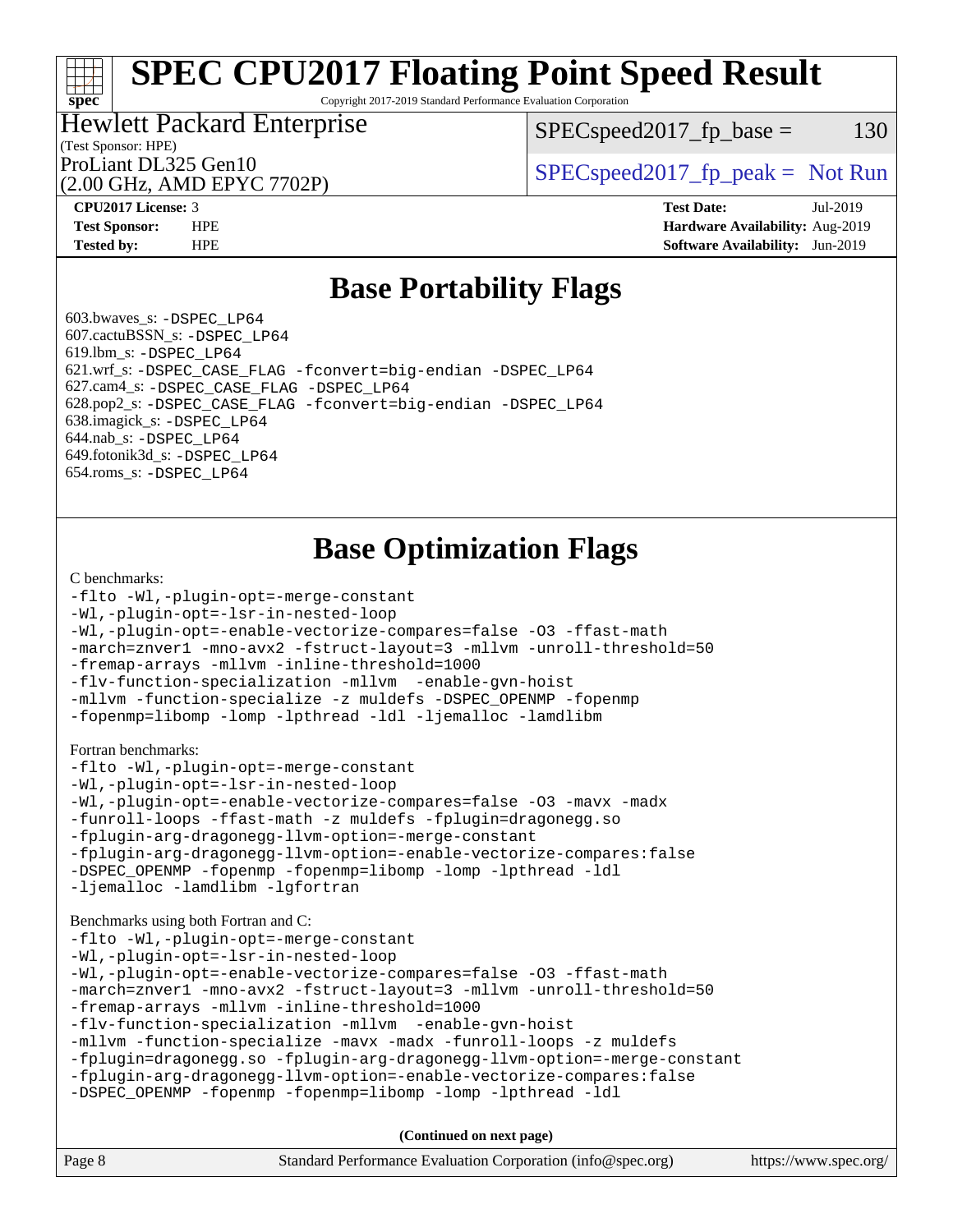# **[spec](http://www.spec.org/)**

# **[SPEC CPU2017 Floating Point Speed Result](http://www.spec.org/auto/cpu2017/Docs/result-fields.html#SPECCPU2017FloatingPointSpeedResult)**

Copyright 2017-2019 Standard Performance Evaluation Corporation

(Test Sponsor: HPE) Hewlett Packard Enterprise

 $SPEC speed2017_fp\_base = 130$ 

(2.00 GHz, AMD EPYC 7702P)

ProLiant DL325 Gen10  $SPEC speed2017_fp\_peak = Not Run$ 

**[CPU2017 License:](http://www.spec.org/auto/cpu2017/Docs/result-fields.html#CPU2017License)** 3 **[Test Date:](http://www.spec.org/auto/cpu2017/Docs/result-fields.html#TestDate)** Jul-2019 **[Test Sponsor:](http://www.spec.org/auto/cpu2017/Docs/result-fields.html#TestSponsor)** HPE **[Hardware Availability:](http://www.spec.org/auto/cpu2017/Docs/result-fields.html#HardwareAvailability)** Aug-2019 **[Tested by:](http://www.spec.org/auto/cpu2017/Docs/result-fields.html#Testedby)** HPE **[Software Availability:](http://www.spec.org/auto/cpu2017/Docs/result-fields.html#SoftwareAvailability)** Jun-2019

## **[Base Optimization Flags \(Continued\)](http://www.spec.org/auto/cpu2017/Docs/result-fields.html#BaseOptimizationFlags)**

[Benchmarks using both Fortran and C](http://www.spec.org/auto/cpu2017/Docs/result-fields.html#BenchmarksusingbothFortranandC) (continued): [-ljemalloc](http://www.spec.org/cpu2017/results/res2019q3/cpu2017-20190723-16410.flags.html#user_CC_FCbase_jemalloc-lib) [-lamdlibm](http://www.spec.org/cpu2017/results/res2019q3/cpu2017-20190723-16410.flags.html#user_CC_FCbase_F-lamdlibm) [-lgfortran](http://www.spec.org/cpu2017/results/res2019q3/cpu2017-20190723-16410.flags.html#user_CC_FCbase_F-lgfortran)

[Benchmarks using Fortran, C, and C++:](http://www.spec.org/auto/cpu2017/Docs/result-fields.html#BenchmarksusingFortranCandCXX) [-std=c++98](http://www.spec.org/cpu2017/results/res2019q3/cpu2017-20190723-16410.flags.html#user_CC_CXX_FCbase_std-cpp) [-flto](http://www.spec.org/cpu2017/results/res2019q3/cpu2017-20190723-16410.flags.html#user_CC_CXX_FCbase_aocc-flto) [-Wl,-plugin-opt=-merge-constant](http://www.spec.org/cpu2017/results/res2019q3/cpu2017-20190723-16410.flags.html#user_CC_CXX_FCbase_F-merge-constant_1d79771b5442061d9c8e05556c6b0c655e6c9e66f8c6936b0129d434b6acd2b1cf1b7cd2540d1570ff636111b08a6bc36e2e61fc34531f8ef7c1a34c57be1dbb) [-Wl,-plugin-opt=-lsr-in-nested-loop](http://www.spec.org/cpu2017/results/res2019q3/cpu2017-20190723-16410.flags.html#user_CC_CXX_FCbase_lsr-in-nested-loop_1cff93fd95162f5e77640b5271e8bed680fb62b4a8d96fb8ab217ff3244646f1fbb342e31af83c263403bbf5249c7dc7732d5c86c3eab4cc8d32dcb7a6f33ca0) [-Wl,-plugin-opt=-enable-vectorize-compares=false](http://www.spec.org/cpu2017/results/res2019q3/cpu2017-20190723-16410.flags.html#user_CC_CXX_FCbase_disable-vectorize-compares_b853f8418a42cc06a425f4a16db6b380d14e00519cd0324381fbe3b5fed198752fe9eb4cd4ff428f878821db69d9c031475f4f5f073a0fc0b0734450034716e8) [-O3](http://www.spec.org/cpu2017/results/res2019q3/cpu2017-20190723-16410.flags.html#user_CC_CXX_FCbase_F-O3) [-ffast-math](http://www.spec.org/cpu2017/results/res2019q3/cpu2017-20190723-16410.flags.html#user_CC_CXX_FCbase_aocc-ffast-math) [-march=znver1](http://www.spec.org/cpu2017/results/res2019q3/cpu2017-20190723-16410.flags.html#user_CC_CXX_FCbase_aocc-march) [-mno-avx2](http://www.spec.org/cpu2017/results/res2019q3/cpu2017-20190723-16410.flags.html#user_CC_CXX_FCbase_F-mno-avx2) [-fstruct-layout=3](http://www.spec.org/cpu2017/results/res2019q3/cpu2017-20190723-16410.flags.html#user_CC_CXX_FCbase_struct-layout) [-mllvm -unroll-threshold=50](http://www.spec.org/cpu2017/results/res2019q3/cpu2017-20190723-16410.flags.html#user_CC_CXX_FCbase_unroll-threshold_458874500b2c105d6d5cb4d7a611c40e2b16e9e3d26b355fea72d644c3673b4de4b3932662f0ed3dbec75c491a13da2d2ca81180bd779dc531083ef1e1e549dc) [-fremap-arrays](http://www.spec.org/cpu2017/results/res2019q3/cpu2017-20190723-16410.flags.html#user_CC_CXX_FCbase_F-fremap-arrays) [-mllvm -inline-threshold=1000](http://www.spec.org/cpu2017/results/res2019q3/cpu2017-20190723-16410.flags.html#user_CC_CXX_FCbase_dragonegg-llvm-inline-threshold_b7832241b0a6397e4ecdbaf0eb7defdc10f885c2a282fa3240fdc99844d543fda39cf8a4a9dccf68cf19b5438ac3b455264f478df15da0f4988afa40d8243bab) [-flv-function-specialization](http://www.spec.org/cpu2017/results/res2019q3/cpu2017-20190723-16410.flags.html#user_CC_CXX_FCbase_F-flv-function-specialization) [-mllvm -enable-gvn-hoist](http://www.spec.org/cpu2017/results/res2019q3/cpu2017-20190723-16410.flags.html#user_CC_CXX_FCbase_F-enable-gvn-hoist_98f0171d4f818d7f97896885cc39145d9c6ec6ecaa45bb289c3a12839072136e4af160d9bd95e903e60fee72c4a35db75799b8a57e2b8d1ccd3b6c61417e660c) [-mllvm -function-specialize](http://www.spec.org/cpu2017/results/res2019q3/cpu2017-20190723-16410.flags.html#user_CC_CXX_FCbase_function-specialize_233b3bdba86027f1b094368157e481c5bc59f40286dc25bfadc1858dcd5745c24fd30d5f188710db7fea399bcc9f44a80b3ce3aacc70a8870250c3ae5e1f35b8) [-mllvm -unroll-threshold=100](http://www.spec.org/cpu2017/results/res2019q3/cpu2017-20190723-16410.flags.html#user_CC_CXX_FCbase_unroll-threshold_2755d0c78138845d361fa1543e3a063fffa198df9b3edf0cfb856bbc88a81e1769b12ac7a550c5d35197be55360db1a3f95a8d1304df999456cabf5120c45168) [-finline-aggressive](http://www.spec.org/cpu2017/results/res2019q3/cpu2017-20190723-16410.flags.html#user_CC_CXX_FCbase_F-finline-aggressive) [-mllvm -enable-vectorize-compares=false](http://www.spec.org/cpu2017/results/res2019q3/cpu2017-20190723-16410.flags.html#user_CC_CXX_FCbase_disable-vectorize-compares_744e96dfaf0e6a0a8f558ad1f5117f7c029494e749ba2ce0369b998eced2f14f36c9acf9c44ff6efbd2349df21357d03f05694bcf5c1bda7e49ae93e191b7f84) [-mavx](http://www.spec.org/cpu2017/results/res2019q3/cpu2017-20190723-16410.flags.html#user_CC_CXX_FCbase_F-mavx) [-madx](http://www.spec.org/cpu2017/results/res2019q3/cpu2017-20190723-16410.flags.html#user_CC_CXX_FCbase_F-madx) [-funroll-loops](http://www.spec.org/cpu2017/results/res2019q3/cpu2017-20190723-16410.flags.html#user_CC_CXX_FCbase_aocc-unroll-loops) [-z muldefs](http://www.spec.org/cpu2017/results/res2019q3/cpu2017-20190723-16410.flags.html#user_CC_CXX_FCbase_aocc-muldefs) [-fplugin=dragonegg.so](http://www.spec.org/cpu2017/results/res2019q3/cpu2017-20190723-16410.flags.html#user_CC_CXX_FCbase_plugin-DragonEgg) [-fplugin-arg-dragonegg-llvm-option=-merge-constant](http://www.spec.org/cpu2017/results/res2019q3/cpu2017-20190723-16410.flags.html#user_CC_CXX_FCbase_F-merge-constant_37fd66d07a4fbae8f1b816e843c3ed1ebaa48f794b65ea8be746a1880566a3d23eba4a3c37b5c024650311adcf9247c62af28144803b3729b14be14423fa5142) [-fplugin-arg-dragonegg-llvm-option=-enable-vectorize-compares:false](http://www.spec.org/cpu2017/results/res2019q3/cpu2017-20190723-16410.flags.html#user_CC_CXX_FCbase_disable-vectorize-compares_d4094b735d9772f5001bab891b2a0f9b1e0f937da6fdfe4e9819ace3776bcc13a4b4fcd9a28f53dc5d73dd9ab9700532467376ddc09187e57c9ec8837a5c2d32) [-DSPEC\\_OPENMP](http://www.spec.org/cpu2017/results/res2019q3/cpu2017-20190723-16410.flags.html#suite_CC_CXX_FCbase_DSPEC_OPENMP) [-fopenmp](http://www.spec.org/cpu2017/results/res2019q3/cpu2017-20190723-16410.flags.html#user_CC_CXX_FCbase_F-fopenmp) [-fopenmp=libomp](http://www.spec.org/cpu2017/results/res2019q3/cpu2017-20190723-16410.flags.html#user_CC_CXX_FCbase_F-fopenmp_3eb6ab80166bcc84161ff8c20c8d5bc344f88119f45620444596454f7d72e99b7a0ceefc2d1b4d190bd07306bbfdfc20f11f5a2dc69c9b03c72239f8406741c3) [-lomp](http://www.spec.org/cpu2017/results/res2019q3/cpu2017-20190723-16410.flags.html#user_CC_CXX_FCbase_F-lomp) [-lpthread](http://www.spec.org/cpu2017/results/res2019q3/cpu2017-20190723-16410.flags.html#user_CC_CXX_FCbase_F-lpthread) [-ldl](http://www.spec.org/cpu2017/results/res2019q3/cpu2017-20190723-16410.flags.html#user_CC_CXX_FCbase_F-ldl) [-ljemalloc](http://www.spec.org/cpu2017/results/res2019q3/cpu2017-20190723-16410.flags.html#user_CC_CXX_FCbase_jemalloc-lib) [-lamdlibm](http://www.spec.org/cpu2017/results/res2019q3/cpu2017-20190723-16410.flags.html#user_CC_CXX_FCbase_F-lamdlibm)

## **[Base Other Flags](http://www.spec.org/auto/cpu2017/Docs/result-fields.html#BaseOtherFlags)**

[C benchmarks](http://www.spec.org/auto/cpu2017/Docs/result-fields.html#Cbenchmarks): [-Wno-return-type](http://www.spec.org/cpu2017/results/res2019q3/cpu2017-20190723-16410.flags.html#user_CCbase_F-Wno-return-type) [-DUSE\\_OPENMP](http://www.spec.org/cpu2017/results/res2019q3/cpu2017-20190723-16410.flags.html#user_CCbase_F-DUSE_OPENMP)

[Fortran benchmarks](http://www.spec.org/auto/cpu2017/Docs/result-fields.html#Fortranbenchmarks): [-DUSE\\_OPENMP](http://www.spec.org/cpu2017/results/res2019q3/cpu2017-20190723-16410.flags.html#user_FCbase_F-DUSE_OPENMP) [-Wno-return-type](http://www.spec.org/cpu2017/results/res2019q3/cpu2017-20190723-16410.flags.html#user_FCbase_F-Wno-return-type)

[Benchmarks using both Fortran and C](http://www.spec.org/auto/cpu2017/Docs/result-fields.html#BenchmarksusingbothFortranandC): [-DUSE\\_OPENMP](http://www.spec.org/cpu2017/results/res2019q3/cpu2017-20190723-16410.flags.html#user_CC_FCbase_F-DUSE_OPENMP) [-Wno-return-type](http://www.spec.org/cpu2017/results/res2019q3/cpu2017-20190723-16410.flags.html#user_CC_FCbase_F-Wno-return-type)

[Benchmarks using Fortran, C, and C++:](http://www.spec.org/auto/cpu2017/Docs/result-fields.html#BenchmarksusingFortranCandCXX) [-Wno-return-type](http://www.spec.org/cpu2017/results/res2019q3/cpu2017-20190723-16410.flags.html#user_CC_CXX_FCbase_F-Wno-return-type) [-DUSE\\_OPENMP](http://www.spec.org/cpu2017/results/res2019q3/cpu2017-20190723-16410.flags.html#user_CC_CXX_FCbase_F-DUSE_OPENMP)

The flags files that were used to format this result can be browsed at

<http://www.spec.org/cpu2017/flags/aocc130-flags-revA-I.html>

<http://www.spec.org/cpu2017/flags/gcc.2017-11-20.html> <http://www.spec.org/cpu2017/flags/HPE-Platform-Flags-AMD-V1.2-EPYC-revE.html>

```
You can also download the XML flags sources by saving the following links:
http://www.spec.org/cpu2017/flags/aocc130-flags-revA-I.xml
http://www.spec.org/cpu2017/flags/gcc.2017-11-20.xml
http://www.spec.org/cpu2017/flags/HPE-Platform-Flags-AMD-V1.2-EPYC-revE.xml
```